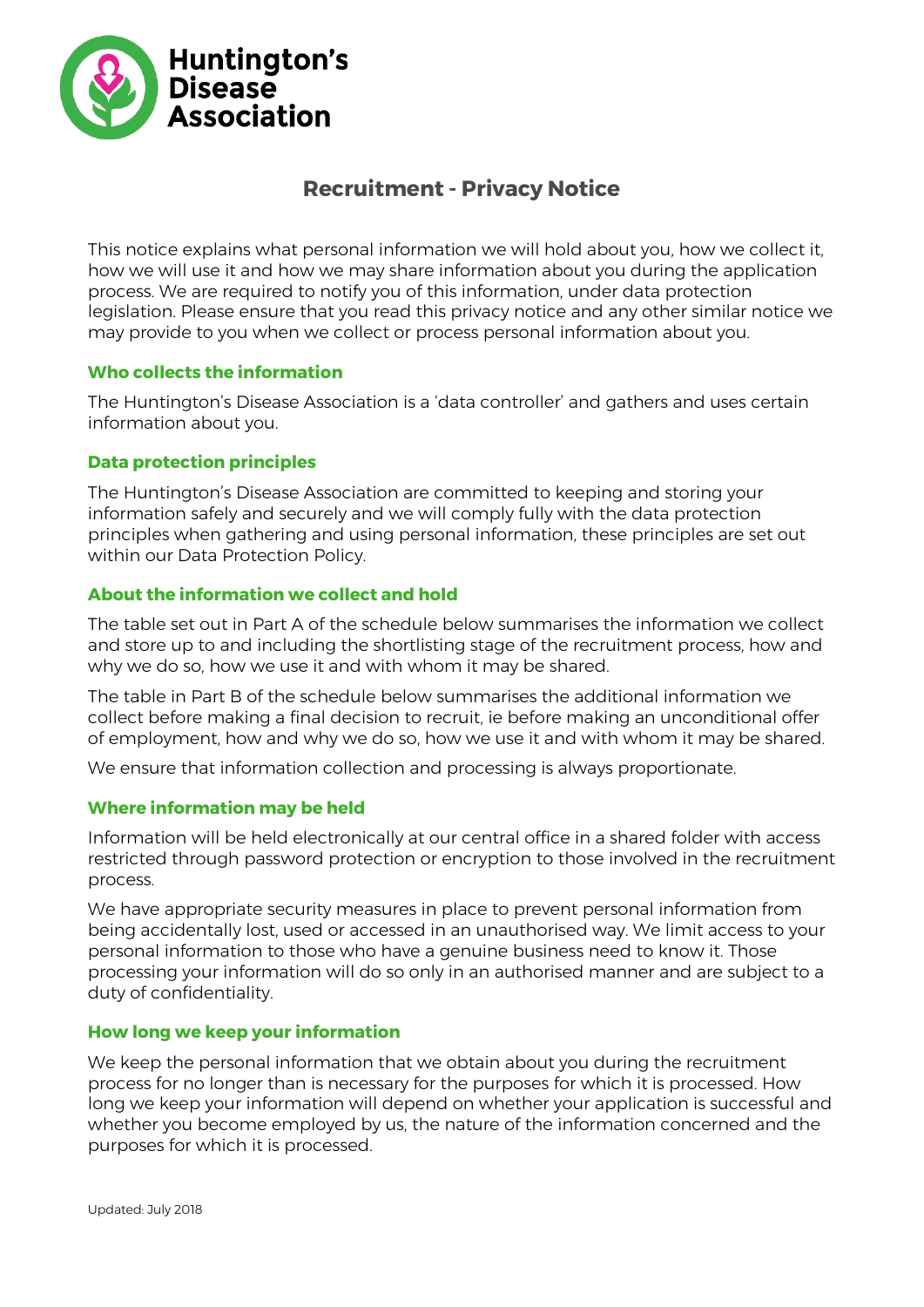We will keep recruitment information (including interview notes) on job applicants for no longer than six months taking into account the limitation periods for potential claims such as race or sex discrimination (as extended to take account of early conciliation), after which they will be destroyed. If there is a clear business reason for keeping recruitment records for longer than the recruitment period, we may do so but will first consider whether the records can be pseudonymised, and the longer period for which they will be kept.

If your application is successful, we will keep only the recruitment information that is necessary in relation to your employment.

Further details on information retention and destruction are available in our Data Protection Policy.

## **Access to your information and contacting us**

You have the right to request a copy of the information that we hold about you. If you would like a copy please contact via telephone on 0151 331 5444, by email [info@hda.org.uk,](mailto:info@hda.org.uk) or write to us at Huntington's Disease Association, Suite 24, Liverpool Science Park, IC1, 131 Mount Pleasant, Liverpool, L3 5TF.

If you are unhappy about how we handle your personal information you can contact the Information Commissioner's Office. For further information please visit the Information Commissioner's website [www.ico.org.uk](http://www.ico.org.uk/) or call 0303 123 1113.

## **About the information we collect and hold**

| The information we<br>collect                                                                                                                   | How we collect<br>the information                                                                      | Why we collect the<br>information                                                                                                                                                                            | How we use and may<br>share the information                                                                                                                                                             |
|-------------------------------------------------------------------------------------------------------------------------------------------------|--------------------------------------------------------------------------------------------------------|--------------------------------------------------------------------------------------------------------------------------------------------------------------------------------------------------------------|---------------------------------------------------------------------------------------------------------------------------------------------------------------------------------------------------------|
| Your name and<br>contact details (ie<br>address, home and<br>mobile phone<br>numbers, email<br>address)                                         | From you in your<br>application form /<br>CV / covering letter<br>and interview<br>notes (if relevant) | Legitimate interest:<br>to carry out a fair<br>recruitment<br>process<br>Legitimate interest:<br>to progress your<br>application,<br>arrange interviews<br>and inform you of<br>the outcome at all<br>stages | To enable us to<br>contact you to<br>progress your<br>application, arrange<br>interviews and inform<br>you of the outcome<br>To inform the relevant<br>manager or<br>interviewer of your<br>application |
| Details of your<br>qualifications,<br>experience,<br>employment history<br>(including job titles,<br>salary and working<br>hours) and interests | From you, in your<br>application form /<br>CV / cover letter<br>and interview<br>notes (if relevant)   | Legitimate interest:<br>to carry out a fair<br>recruitment<br>process<br>Legitimate interest:<br>to make an<br>informed decision<br>to shortlist for<br>interview and (if                                    | To make an informed<br>recruitment decision<br>We limit access to<br>your personal<br>information to those<br>who are involved in<br>the recruitment<br>process.                                        |

#### <span id="page-1-0"></span>Part A - Up to and including the shortlisting stage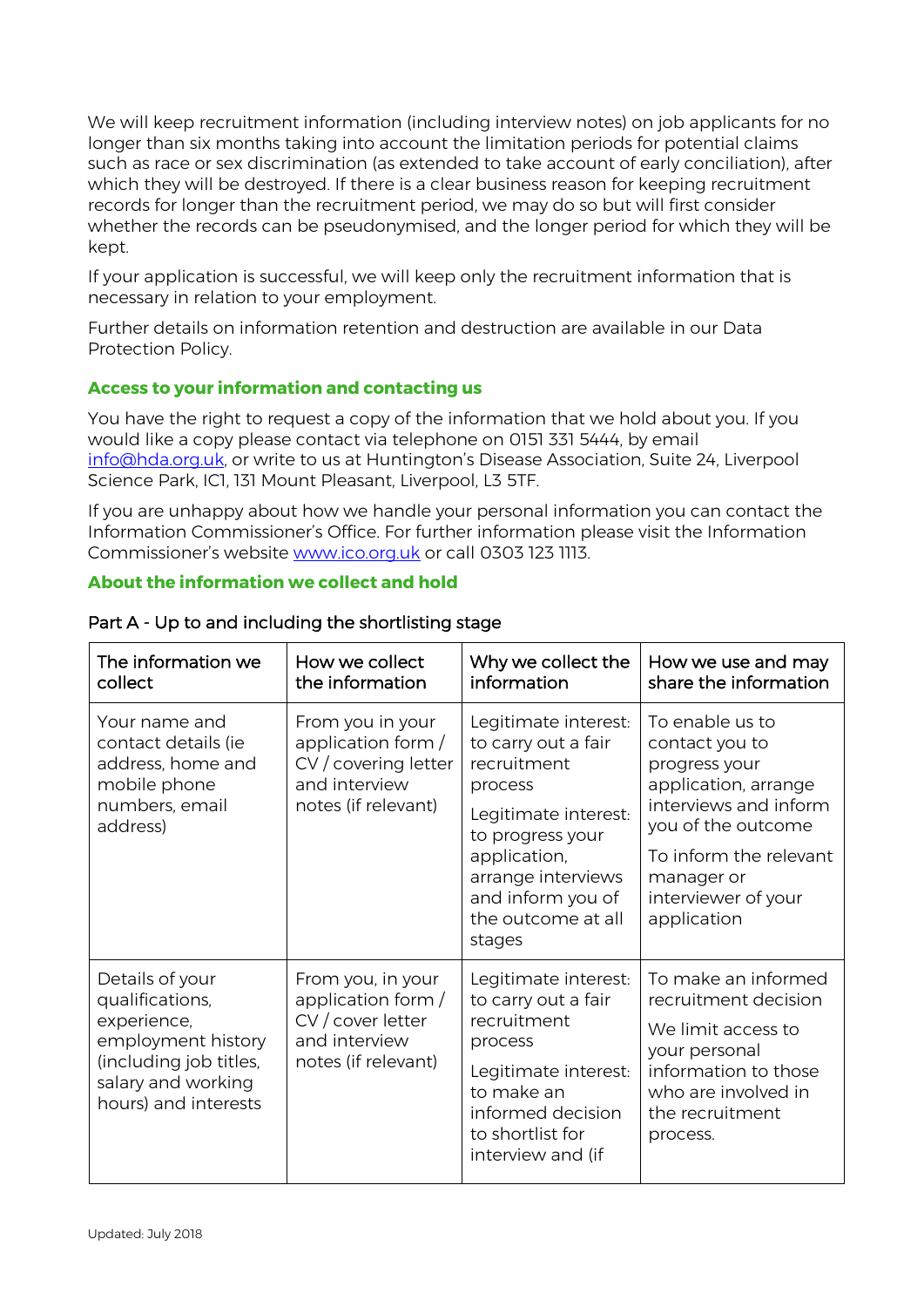|                                                                                                 |                                                                                                         | relevant) to recruit                                                                      |                                                                                                                                                                                        |
|-------------------------------------------------------------------------------------------------|---------------------------------------------------------------------------------------------------------|-------------------------------------------------------------------------------------------|----------------------------------------------------------------------------------------------------------------------------------------------------------------------------------------|
| Your racial or ethnic<br>origin, sex and sexual<br>orientation, religious<br>or similar beliefs | From you, in a<br>completed equal<br>opportunities<br>monitoring form                                   | To comply with our<br>legal obligations<br>for equality of<br>opportunity or<br>treatment | To comply with our<br>equal opportunities<br>monitoring<br>obligations and to<br>follow our equality<br>and other policies.                                                            |
| Information<br>regarding whether<br>you have a criminal<br>record                               | From you, in your<br>application form /<br>CV / covering letter<br>and interview<br>notes (if relevant) | To comply with our<br>legal obligations                                                   | To make an informed<br>recruitment decision<br>To carry out statutory<br>checks as required.                                                                                           |
| Details of your<br>referees                                                                     | From you, in your<br>application form /<br>CV / covering letter<br>and interview<br>notes (if relevant) | Legitimate interest:<br>to carry out a fair<br>recruitment<br>process                     | To carry out a fair<br>recruitment process<br>To comply with<br>legal/regulatory<br>obligations<br>Information shared<br>with relevant<br>managers, HR<br>personnel and the<br>referee |

# <span id="page-2-0"></span>Part B - Before making a final decision to recruit

| The information                                                                                                                                                                                                                                                                                     | How we collect                                                                                                              | Why we collect the                                                                                                                                                                                                                                        | How we use and may                                                                                                                                 |
|-----------------------------------------------------------------------------------------------------------------------------------------------------------------------------------------------------------------------------------------------------------------------------------------------------|-----------------------------------------------------------------------------------------------------------------------------|-----------------------------------------------------------------------------------------------------------------------------------------------------------------------------------------------------------------------------------------------------------|----------------------------------------------------------------------------------------------------------------------------------------------------|
| we collect                                                                                                                                                                                                                                                                                          | the information                                                                                                             | information                                                                                                                                                                                                                                               | share the information                                                                                                                              |
| Information about<br>your previous<br>academic and/or<br>employment<br>history, including<br>details of any<br>conduct,<br>grievance or<br>performance<br>issues, appraisals,<br>time and<br>attendance, from<br>references<br>obtained about<br>you from previous<br>employers and/or<br>education | From your<br>referees (details<br>of whom you will<br>have provided on<br>your application<br>form and<br>curriculum vitae) | Legitimate interest:<br>to make an informed<br>decision to recruit<br>Legitimate interests:<br>to maintain<br>employment records<br>and to comply with<br>legal, regulatory and<br>corporate<br>governance<br>obligations and good<br>employment practice | To obtain the relevant<br>reference about you<br>To comply with<br>legal/regulatory<br>obligations<br>Information shared<br>with relevant managers |